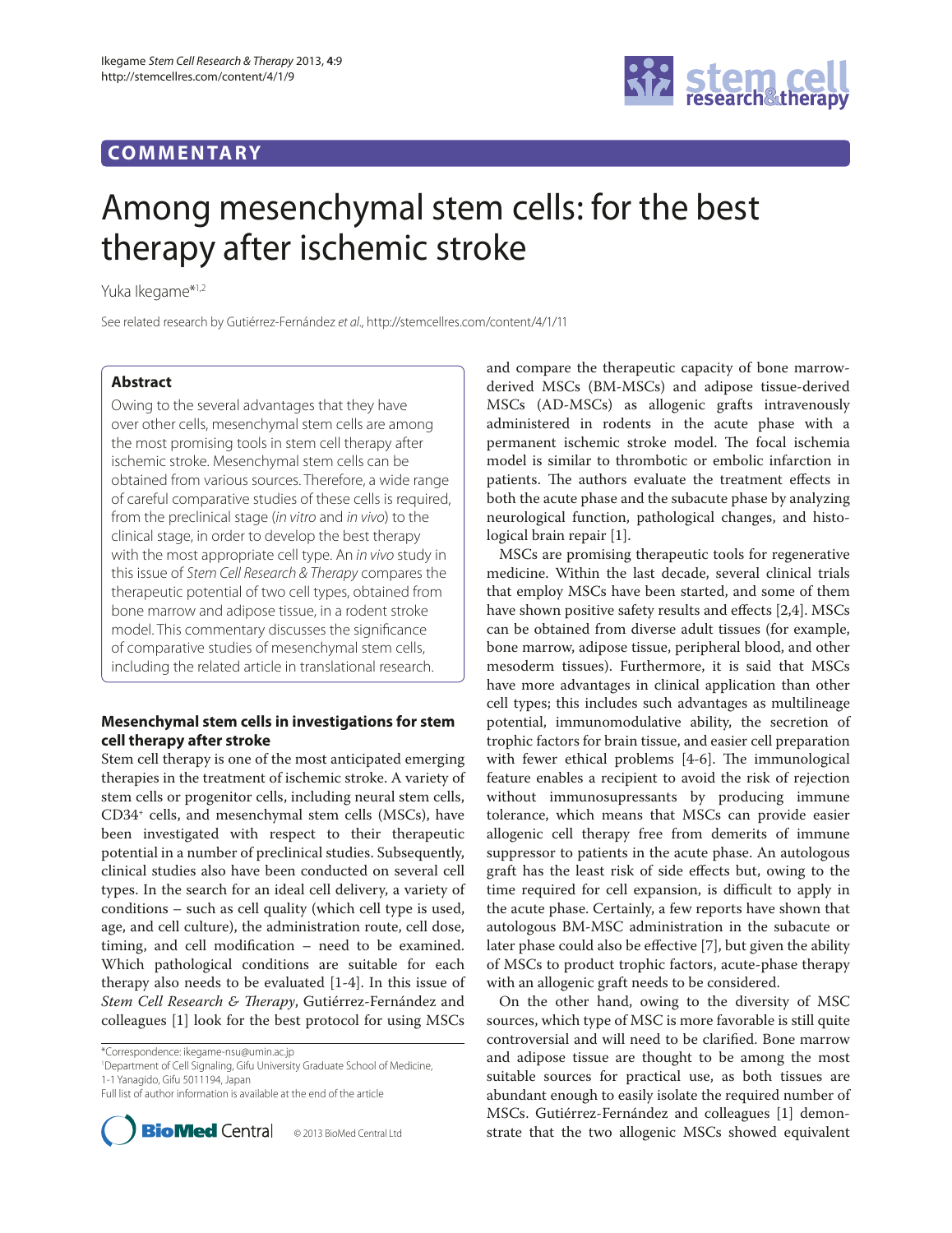therapeutic benefits after permanent ischemia. One report indicates different brain-protective effects for BM-MSCs and AD-MSCs in a transient ischemic stroke model [8]. However, if the two MSCs can contribute equally to a cure, an application of MSC therapy would increase by using the two most abundant cell sources.

### **Mechanism analysis for neural functional recovery after mesenchymal stem cell administration**

The study by Gutiérrez-Fernández and colleagues [1] shows that, in comparison with the controls, the administration of MSCs significantly improved the neural function, reduced apoptotic cell death, increased cell proliferation, and reduced reactive gliogenesis that causes scar formation.

Several mechanisms are proposed to explain the successful improvement of neural functional recovery through MSC administration: (a) exogenous tissue repair through migration/integration, (b) neuroprotection through the reduction of cell death or immuno modulation, (c) enhancement of endogenous tissue repair, and (d) plasticity promotion in synapse formation [1,3,5]. Brain tissue consists of a major functional unit (that is, the neurovascular unit) that contains neural and vascular cells. Thus, to achieve a more effective tissue reconstruction, both cell lineages need to be considered. Previous studies have shown that MSCs differentiate into neurons, glial cells, and vascular endothelial cells, in both *in vitro* and *in vivo* conditions [4,5,7-10]. However, in the related article and several other reports, there was no graft after the transvenous MSC administration, even though the immunological feature of MSCs can prevent allograft rejection  $[1,8]$ . Therefore, the proposed cure mechanisms would be associated with the trophic factors secreted from MSCs. Correspondingly, the authors observe elevated levels of neurogenesis, synaprogenesis, oligodendrogenesis, and angiogenesis markers with increased levels of soluble factors in peri-infarct tissue 14 days after treatment with  $MSCs$  [1]. Interestingly, the findings indicate that both MSCs administered just 30 minutes after ischemia can maintain the therapeutic effects on the brain repair process even 14 days later. In all comparative parameters, the present study shows no significant difference between the group that received BM-MSCs and the one that received AD-MSCs [1], whereas some reports indicate that each set of MSCs has different abilities in terms of secreting trophic factors [8,10]. It is difficult to define the perfect integrity of each set of MSCs. In the most popular protocol, MSCs are currently isolated with a few cell surface markers  $[4,5]$ . The different results are expected to be verified by further findings about cell quality and integrity.

Nevertheless, the multipotency of MSCs would surely be beneficial if the MSCs were to integrate into the target.

The previous study by Gutiérrez-Fernández and colleagues [9] and other reports indicate that transarterial administration would deliver MSCs to the peri-infarct area [3], implying the possibility of application to neuroendovascular therapies through a catheter. The neural induction potential of MSCs has been extensively examined [5]. Still, further analyses are expected to be conducted on gene regulation mechanisms, including epigenetics while neural differentiation is occurring. In this context, an analysis of RNA and microRNA profiles was recently reported [11]. Also, *in vitro* comparative studies on the molecular biological characteristics have begun to be published, and differences among the various MSCs (BM-MSCs, AD-MSCs, and so on) have been detected [10,12]. The development of *in vitro* analysis will contribute to customizing the selection of appropriate graft MSCs in accordance with individual conditions.

## **The role of** *in vivo* **and clinical studies in finding an ideal cell delivery**

For the best therapy, the maximum therapeutic effects should be provided to patients with a protocol that is minimally invasive and provides the least amount of suffering and risk. That is the final goal for translational research. The comparative study by Gutiérrez-Fernández and colleagues [1] has demonstrated that both sets of major MSCs – BM-MSCs and AD-MSCs – could become effective tools via intravenous administration, which is the least invasive route. The authors also have indicated that there is a need to study acute-phase treatment with allogenic grafts by showing the long-term effects on brain repair after a single injection of MSCs just after onset [1]. Given the results of several successful clinical trials and the theoretical advantages of MSC therapy, it is hoped that this therapy can become a reliable treatment [3,4,7]. Hence, further comparative studies are desired to assess the protocols in both the preclinical and clinical stages. While the development of an ideal treatment requires huge efforts and the continual accumulation of major findings, such as the work of Gutiérrez-Fernández and colleagues [1,9], careful studies on multiple aspects will contribute to achieving the best therapy.

#### **Abbreviations**

AD-MSC, adipose tissue-derived mesenchymal stem cell; BM-MSC, bone marrow-derived mesencymal stem cell; MSC, mesenchymal stem cell.

#### **Competing interests**

The author declares that she has no competing interests.

#### **Author details**

1 Department of Cell Signaling, Gifu University Graduate School of Medicine, 1-1 Yanagido, Gifu 5011194, Japan. 2 Department of Neurosurgery, Gifu University Graduate School of Medicine, 1-1 Yanagido, Gifu 5011194, Japan.

#### **Acknowledgments**

This work was supported in part by the Japan Society for the Promotion of Science (JSPS KAKENHI grant number 24700824 to the author). The author